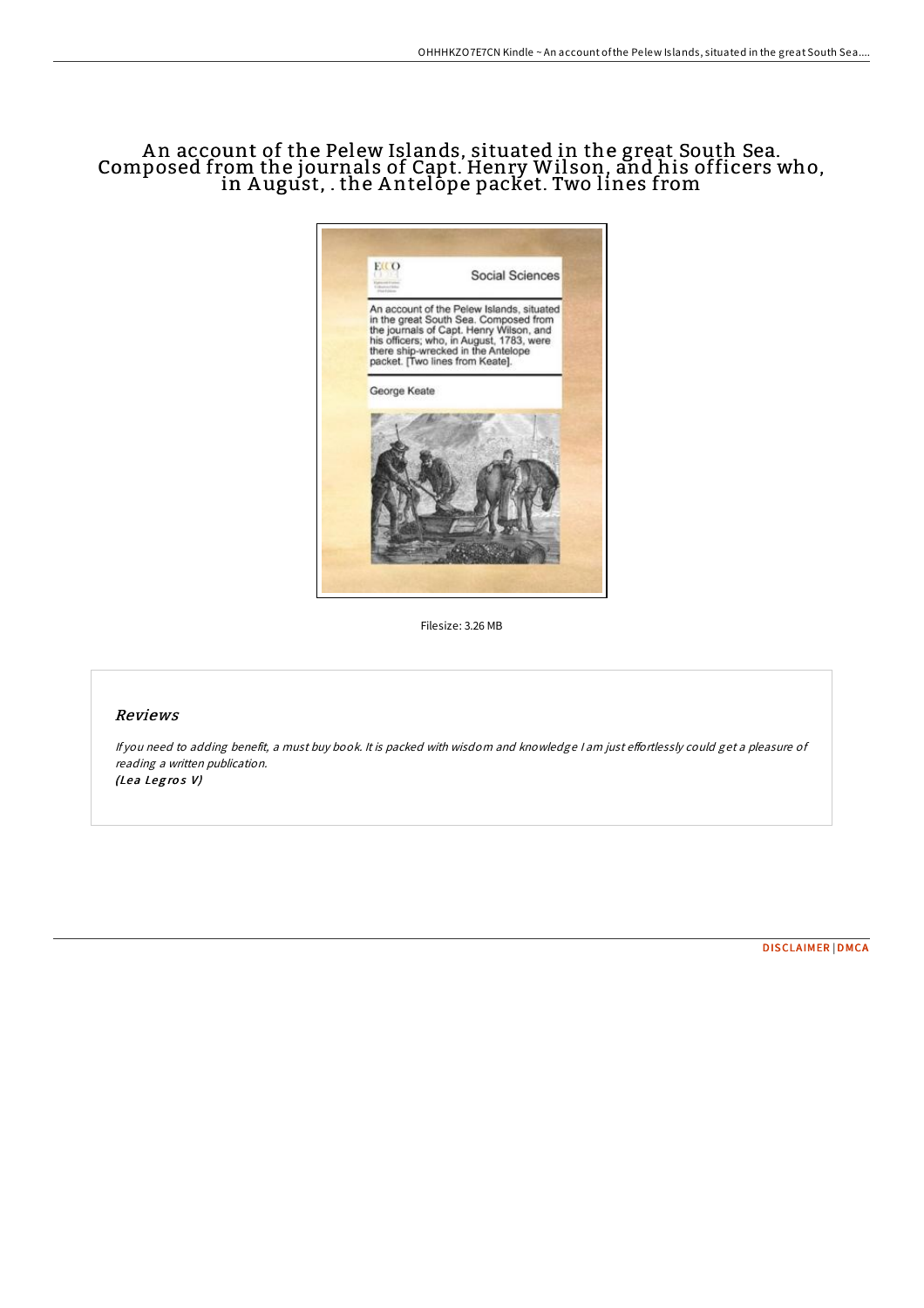## AN ACCOUNT OF THE PELEW ISLANDS, SITUATED IN THE GREAT SOUTH SEA. COMPOSED FROM THE JOURNALS OF CAPT. HENRY WILSON, AND HIS OFFICERS WHO, IN AUGUST, . THE ANTELOPE PACKET. TWO LINES FROM



To read An account of the Pelew Islands, situated in the great South Sea. Composed from the journals of Capt. Henry Wilson, and his officers who, in August, . the Antelope packet. Two lines from PDF, you should refer to the hyperlink listed below and download the document or have accessibility to other information which are highly relevant to AN ACCOUNT OF THE PELEW ISLANDS, SITUATED IN THE GREAT SOUTH SEA. COMPOSED FROM THE JOURNALS OF CAPT. HENRY WILSON, AND HIS OFFICERS WHO, IN AUGUST, . THE ANTELOPE PACKET. TWO LINES FROM ebook.

Gale ECCO, Print Editions. Paperback. Book Condition: New. This item is printed on demand. Paperback. 148 pages. Dimensions: 9.7in. x 7.4in. x 0.3in.The 18th century was a wealth of knowledge, exploration and rapidly growing technology and expanding record-keeping made possible by advances in the printing press. In its determination to preserve the century of revolution, Gale initiated a revolution of its own: digitization of epic proportions to preserve these invaluable works in the largest archive of its kind. Now for the first time these high-quality digital copies of original 18th century manuscripts are available in print, making them highly accessible to libraries, undergraduate students, and independent scholars. Delve into what it was like to live during the eighteenth century by reading the first-hand accounts of everyday people, including city dwellers and farmers, businessmen and bankers, artisans and merchants, artists and their patrons, politicians and their constituents. Original texts make the American, French, and Industrial revolutions vividly contemporary. The below data was compiled from various identification fields in the bibliographic record of this title. This data is provided as an additional tool in helping to insure edition identification: Library of CongressW010125Written by George Keate, whose name appears on title pages of other editions. Booksellers advertisement, p. 1-2 at end. New-York : Printed by Tiebout and OBrien, for Evert Duyckinck, and Co. booksellers and stationers, no. 110, Pearl-Street, 1796. 131, 2, iv-viii, 6p. ; 12 This item ships from La Vergne,TN. Paperback.

**D** Read An account of the Pelew Islands, s[ituated](http://almighty24.tech/an-account-of-the-pelew-islands-situated-in-the--1.html) in the great South Sea. Composed from the journals of Capt. Henry Wilson, and his officers who, in August, . the Antelope packet. Two lines from Online Download PDF An account of the Pelew Islands, s[ituated](http://almighty24.tech/an-account-of-the-pelew-islands-situated-in-the--1.html) in the great South Sea. Composed from the journals of Capt. Henry Wilson, and his officers who, in August, . the Antelope packet. Two lines from